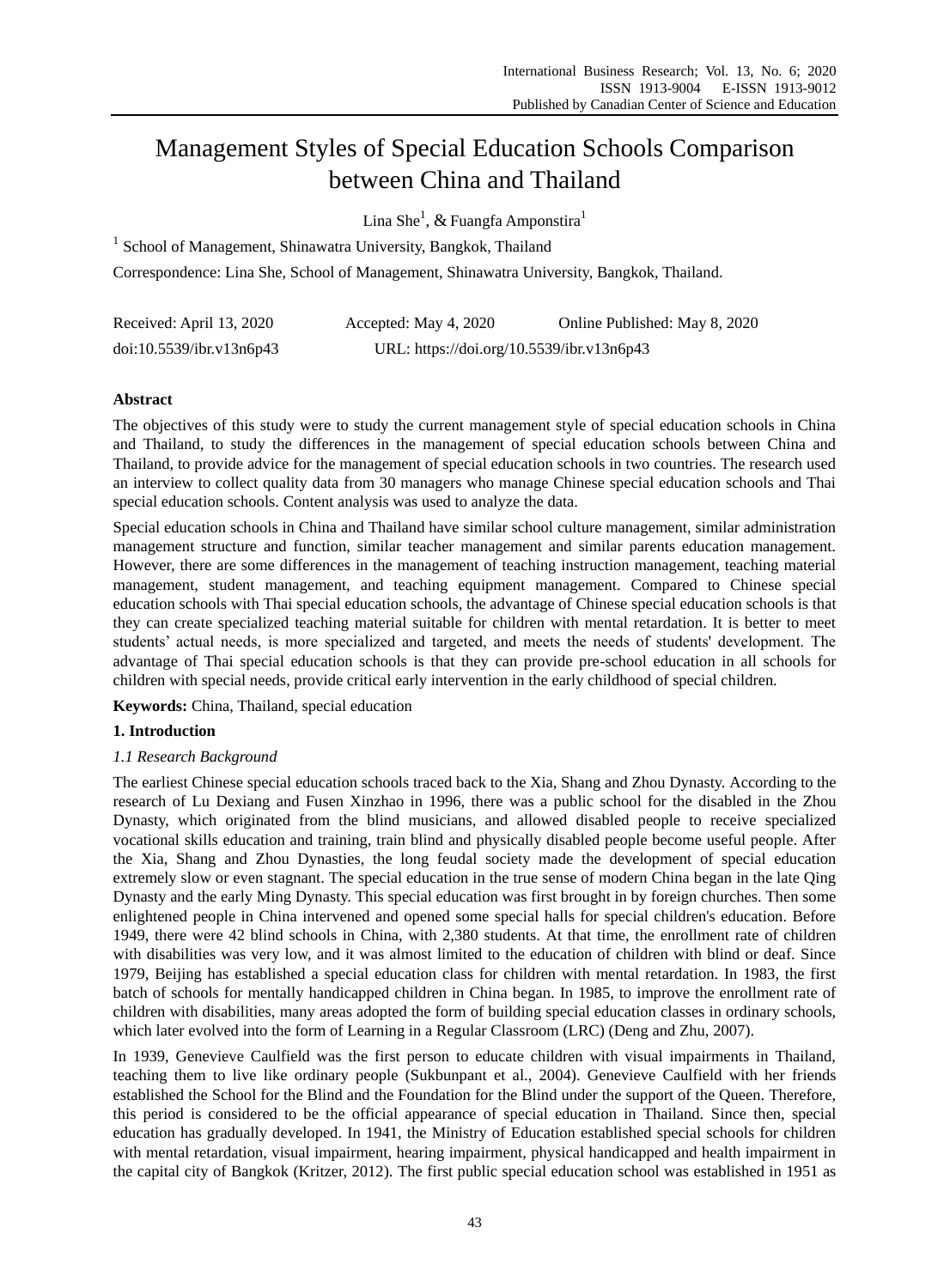Sommanus Temple School to provide services for children with hearing impairment (Amatayakul et al., 1995). Besides, not only in Bangkok but also in each region of Thailand owns a special school. It was not until 1962 that children with visual impairment first entered regular classes, while children with hearing impairment entered the regular classes in 1984. Since then, news of special children's learning in regular classes has been widely publicized, and encouraged to learn as much as possible in normal schools with healthy children. Thus, in 1995, at least one public school in each of the 75 provinces received and educated these children (She and Liu, 2018).

## *1.2 Statement of the Problems*

There are many problems in the current management of Chinese needs education schools that need to be resolved, such as lacking professional teachers, insufficient teaching equipment, etc.

Thailand special education schools need to improve their management quality, such as teacher training, student management, etc.

There is not any research comparing the management of special education schools between China and Thailand yet, which is not conducive to the exchange and development of special education between the two countries.

## *1.3 Research Objectives*

There are many problems in the current management of Chinese needs education schools that need to be resolved, such as lacking professional teachers, insufficient teaching equipment, etc.

Thailand special education schools need to improve their management quality, such as teacher training, student management, etc.

There is not any research comparing the management of special education schools between China and Thailand yet, which is not conducive to the exchange and development of special education between the two countries.

## *1.4 Research Questions*

What the current management styles of special education schools in China and Thailand?

What are the similarities and differences between China and Thailand in the management of special education school?

Are there any management styles that China and Thailand should learn from each other?

## *1.5 Research Significance*

This study is a comparative study of the management styles of special education schools in China and Thailand. At present, no such articles have been published in the academic area. Therefore, this study has a certain degree of academic innovation and can make up for academic gaps in this area.

It is helpful to improve the management of special education schools in China. By comparing with Thailand, which is also an Asian country, China can learn their strengths and excellent management experience of special education schools in Thailand to provide advice for the management of special education schools in China. By comparing with China's effective management methods of special education school, it can improve the Thailand management level. And contribute to improving the attention of the international community in caring for special education.

## **2. Literature Review**

## *2.1 Research on School Culture Applied in Chinese and Thai Special Education Schools*

Luo (2017) mentioned that the school culture of special education schools includes material school culture and spiritual school culture. The material school culture includes the construction of natural landscape and the construction of the human landscape. The school culture of Thailand is full of Buddhists, and the Buddhist culture runs through the entire school. Besides, the teaching atmosphere of Thailand special education schools, teachers' teaching styles, teacher attitudes, etc. will also be influenced by Buddhist culture (Deng, 2018).

## *2.2 Research on Administration Management Applied in Chinese and Thai Special Education Schools*

Most schools in China are the principals' responsibility system. Scientific and effective administrative management regulates the behavior of school administrators, teachers, and students, solve practical problems arising in the teaching process, and ensure education and defect compensation for children with special needs (Li, 2010). Ariratana et al., (2014) wrote that the administrative management of two special education schools in northeastern Thailand focused on participation, and continuous management based on student-centered. Their student-centered management method puts students into the community to learn and allows students to participate in social activities and community activities. It is an exercise for students' ability to adapt to life.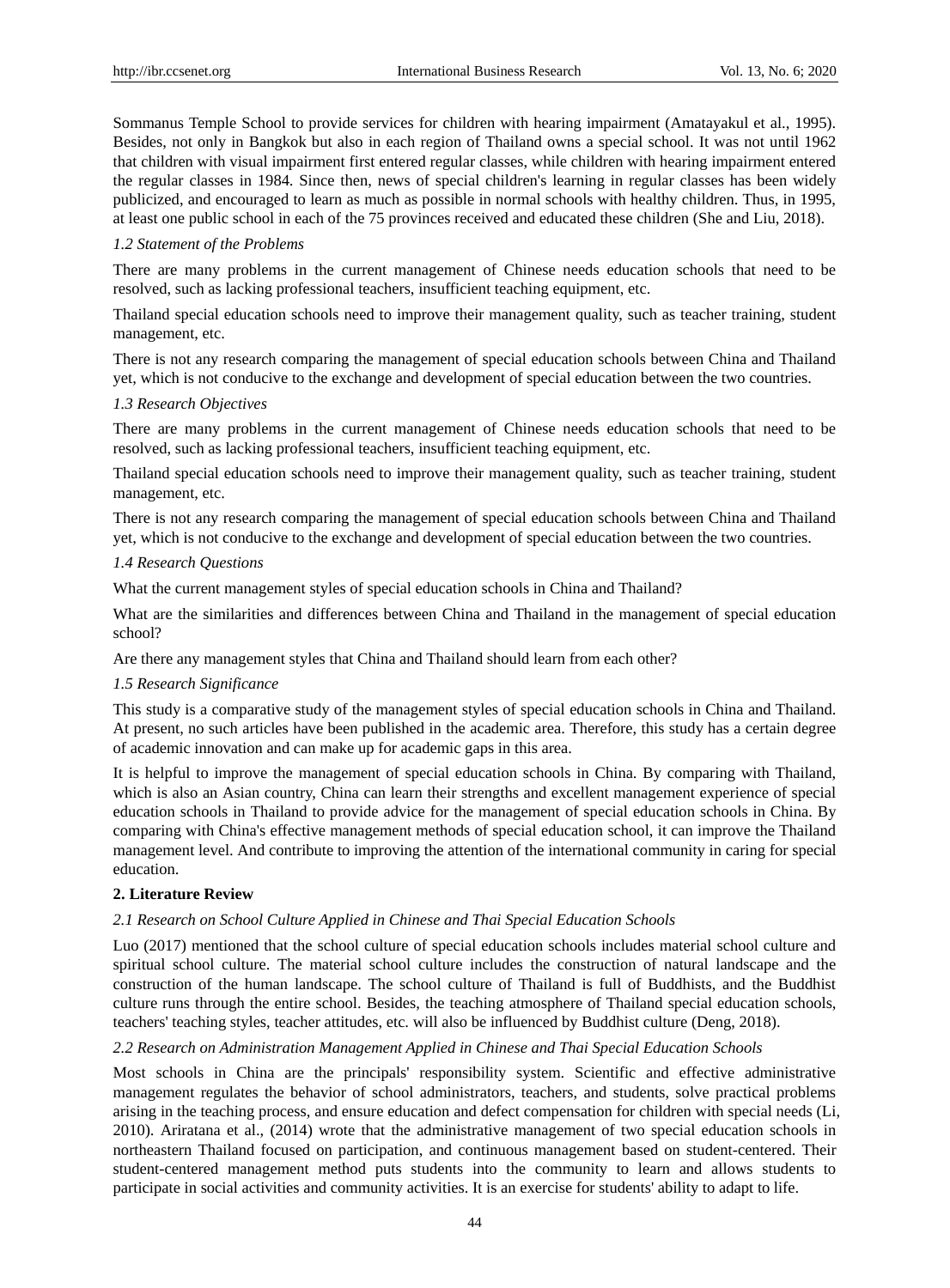## *2.3 Research on Teaching Instruction Management Applied in Chinese and Thai Special Education Schools*

Gan (2018) conducted a study on a special school for the deaf in Yantai City, Shandong Province, and found that the teaching objectives set by the teachers in this school cannot reflect the educational philosophy of educating people, ignoring the development of the potential of deaf students. The teacher's teaching method is single, and the teaching method has caused the learning difficulties of deaf students. Taiwan scholar Hou (2010) mentioned the teaching methods of some Thailand special education teachers, they adopt the inclusive education method, especially the education of autistic students. The school has more than 7,000 students, and more than 80 autistic students are placed in the kindergarten to high school.

## *2.4 Research on Teaching Material Management Applied in Chinese and Thai Special Education Schools*

Most of the curriculum standards of Chinese blind schools and deaf schools are adjusted according to the standards of ordinary schools (Sheng, 2015). School for Mental retardation Compulsory Education Life Curriculum Standards (2016 edition) given a clear answer on how teachers in mental retardation school should go to class. Warmset (2008) wrote in his paper that Thailand teachers provide support of children with autism in the class with materials, visual supports, use evidence-based teaching strategies, etc.

#### *2.5 Research on Teacher Management Applied in Chinese and Thai Special Education Schools*

Chinese special education schools have formed a relatively reasonable team of special education teachers. The structure of full-time special education teachers tends to be reasonable, the structure of special education teachers and the structure of professional titles tend to be reasonable, etc. (Peng, 2013). Ariratana et al., (2014) said the management of employees in the two special education schools in northeast Thailand is that staff development focused on workshop and field trips in the work office of Alternative Education. Teachers in special education schools need to meet the following requirements. Teachers cannot refuse to educate any child with special needs and should actively receive good special education training to better serve children with special needs, etc.(Healey, 2005).

#### *2.6 Research on Student Management Applied in Chinese and Thai Special Education School*

In China, student management in special education schools is providing nine-year compulsory education for children with special needs and in different regions have different management methods. In Thailand, the school is required to implement a personalized education program for each child, with a plan and a goal to allow students to study at school. Most of the student management of Thai special education schools are written to develop IEP for children, provide teaching services for students, etc.(Kritzer, 2014).

## *2.7 Research on Teaching Equipment Management Applied in Chinese and Thai Special Education Schools*

In China, special education schools usually establish a social support system. Due to the obstacles of special children, higher requirements are placed on the life and education places of the school. The infrastructure of the school should be safe, comfortable and hygienic to adapt to the physical and mental characteristics of special children. Therefore, the cost of upgrading and repairing facilities in special education schools in China is higher than that of ordinary schools (Liu et al., 2015). In Thailand, a school for blind in Chonburi province provides that students in their school learning read and write use specialist equipment and adapted learning materials to access information in Braille (2018), it mentions the provision of special teaching equipment for students with visual impairment and blind students.

## *2.8 Research on Parent Education Management Applied in Chinese and Thai Special Education Schools*

The main way for Chinese special education schools to establish contact with parents is through home-school cooperation. Teachers can communicate with the parents of the students. Parents can also participate in the education diagnosis, evaluation, and education program development (Meechalard, 2003). Bernard (2011) mentioned in the article that parents must agree in writing to allow his/her child to be tested before the Thai special education school assessment team begins the assessment. Allow children to be assessed and do not allow schools to publicly evaluate reports. Parents can view all information about their children and can interpret the test results by qualified personnel in the language they know best.

## **3. Method**

## *3.1 Population and Sample Size*

The target population of this study is all managers who are currently managing the Chinese special schools and all managers who manage Thai special education schools. Nowadays, more than 2,100 Chinese special education schools and more than 47 Thai special education schools.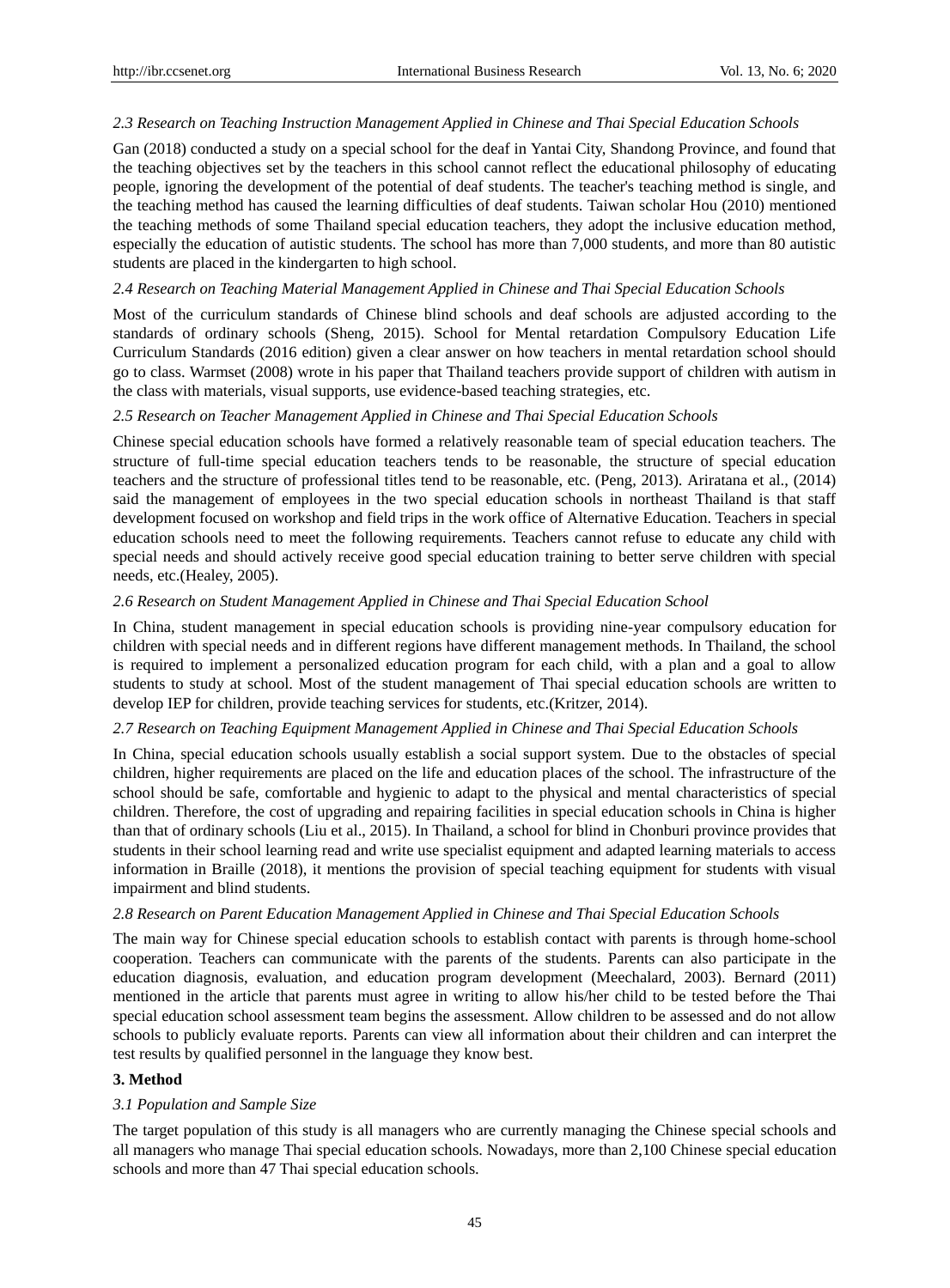In this study, the samples are 30 managers of special education schools whereas 15 managers from China and 15 managers from Thailand. The study selected different special education schools that come from different provinces in China, and the selected special education school distributed in different provinces of Thailand. In addition to the screening of the regions, the researcher also screened for the schools' departments and the level of running schools to try to meet the same level of schools in both countries and avoid disparities. The specific schools are detailed in Table 1.

| Chinese Schools                     | Thai Schools                                                          |
|-------------------------------------|-----------------------------------------------------------------------|
| Siping School for the Blind         | Northern Region School for the Blind under the Royal Patronage of Her |
|                                     | Majesty the Queen                                                     |
| Beijing School for the Blind        | Southern Region School for the Blind                                  |
| Shanghai School for the Blind       | The Bangkok school for the blind                                      |
| Nanjing school for the blind        | Pattaya Redemptorist School for the Blind                             |
| Urumqi school for blind             | Roi Et School for the Blind                                           |
| Qingdao Center School for the Blind | Thung Maha Mek School for the Deaf                                    |
| Dongcheng District Special School   | Sotpattana School for the Deaf                                        |
| The First Deaf School of Shanghai   | Tak School for the Deaf                                               |
| Chongqing School for the Deaf       | Setsatian School for the Deaf                                         |
| The Second Deaf School of Xi'an     | Phitsanulok Panyanukun School                                         |
| Shijingshan Special School          | Nakhon Ratchasima Panyanukun School                                   |
| Shanghai Baoshan Special School     | Nakhon Si Thammarat Panyanukun School                                 |
| Qinghai Special School              | Phrae Panyanukun School                                               |
| Chengdu Special School              | Phuket Panyanukun School                                              |
| Zhongshan Special School            | Songkhla Phatthana Panya School                                       |

Table 1.The List of Special Education Schools in China and Thailand

The participating managers will be referred to as P1, P2, P3...P30 as their code, and the order of any school in the whole study is in no particular order. Each code corresponds to the manager of a special education school.

## *3.2 Interview Design*

An in-depth interview was used to conduct the primary data from key informants which are the relevant managers of special education schools, some questions about school culture, administration management, teaching instruction management, teaching material management, teacher management, student management, teaching equipment management, parents education management. There are eight questions prepared for them as follows.

#### Table 2. Interview Questions

| Q <sub>1</sub> | What is the school culture of your school?                                               |
|----------------|------------------------------------------------------------------------------------------|
| Q <sub>2</sub> | What is the administrative level structure of your school?                               |
| Q <sub>3</sub> | For teachers' teaching instruction, what management measures do you have?                |
| Q4             | How is the school's teaching materials arranged and managed?                             |
| Q <sub>5</sub> | What is the method for your teachers management?                                         |
| Q <sub>6</sub> | What is the way for your school to manage your students?                                 |
| Q <sub>7</sub> | What is the management measures of your school for the teaching equipment of the school? |
| Q8             | What is the management of parents education?                                             |

## *3.3 Reliability and Validity*

To enhance the reliability within this research, after the English interview content was developed, the researcher checked the content once again before interviewing to interviewers who have had experiences in the field of special education both China and Thailand. Useful feedback was given back by advisers and classmates, not only in terms of content but also other issues such as the length of some questions and time management when interviewing in reality. Then a modification of some statements on the interview guide and rearrangement of some details of the interview plan was taken place to ensure a smooth process and appropriate time management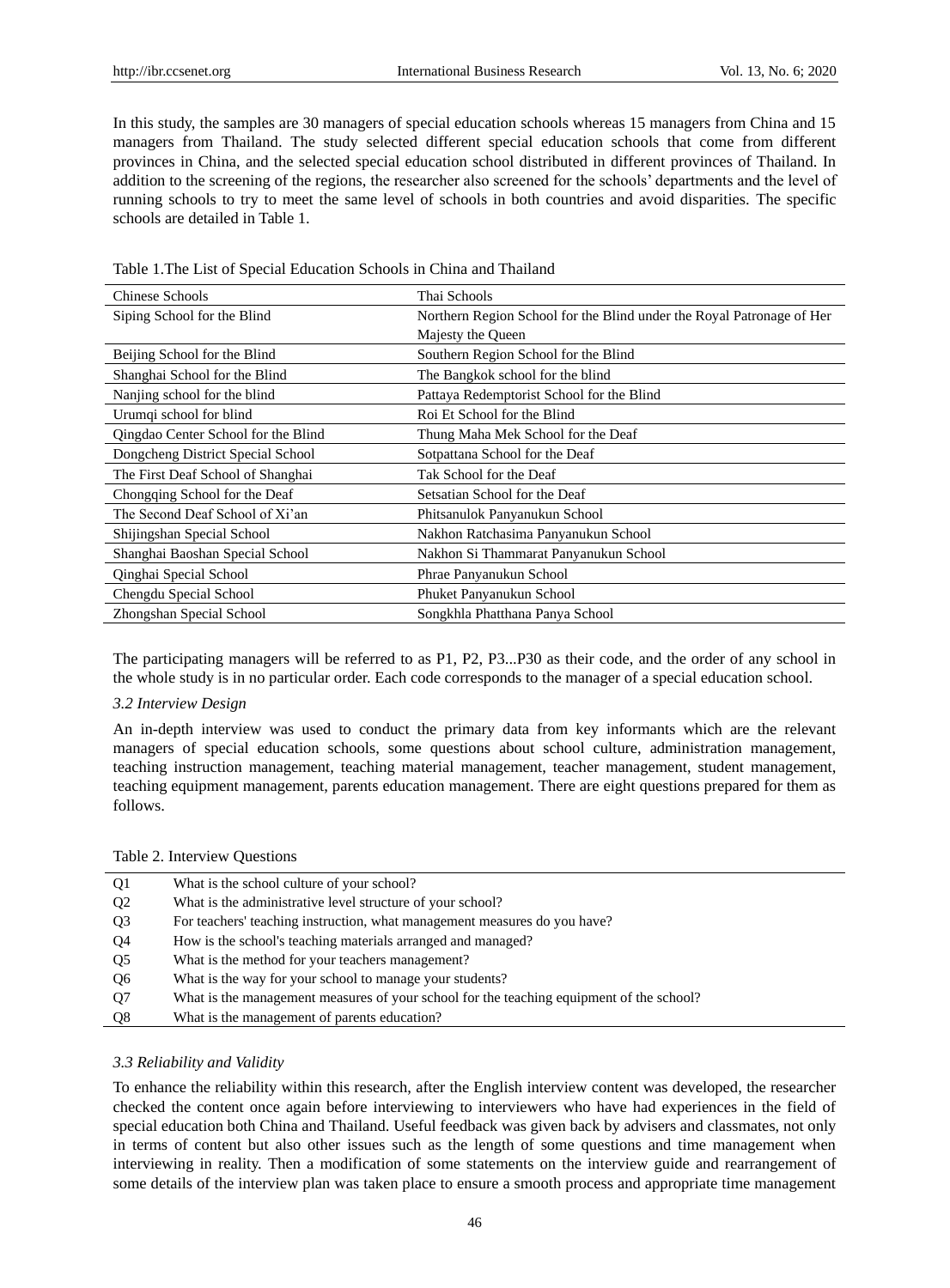during each interview according to suggestions received from those advisers before piloting the final version of the interview questions. During the whole interview, the researcher applied interview standards to uphold the reliability of the research and kept an open mind no matter what kind of data would be brought up from the participants, to maintain the quality and standard within the interview (Basit, 2010; Cohen et al.,2007)

The interview questions were examined by five experts, including three Thai experts and two Chinese experts in a field of special education. The Item-Objective Congruence (IOC) was used to evaluate the items of the questionnaire based on the score range form -1 to +1. The items that had scored lower than 0.5 ware revised. The items that had scores higher than or equal to 0.5 were reserved. The result of the IOC is that the items had scored over 0.6, so it has high validity.

## *3.4 Data Analysis*

The data from the in-depth interviews were analyzed using thematic analysis. Classify the interviewers' original words according to the thematic, and compare the different interview contents of the same item in different schools in different countries.

## **4. Results**

## *4.1 School Culture Management of Special Education School in China and Thailand*

## Q1: What is the school culture of your school?

All managers of Chinese special education schools (15/15) revealed that special education schools focus on students' development and happiness, respect for students' differences, caring for students, teaching students' philosophy of life and moral education, realizing students' self-worth, and cultivating students to become useful people in society.

All managers of Thai special education schools (15/15) said that they focus on training students to become ethical people and knowledge people, paying attention to the development of students' potential, training students to master life skills and professional skills, making students become useful to the society, let students live a happy life.

## *4.2 Administration Management of Special Education School in China and Thailand*

## Q2: What is the administrative level structure of your school?

Majority managers of Chinese special education schools (10/15) said that the administrative departments were the administrative department, the teaching affairs department, the general affairs department and the vocational education department.

However, some managers ( 5/15) said that they have one more administration department——special education center, which was responsible for school-based teacher training, mainstreaming guidance, IT center, regional special education service

All managers of Thai special education schools (15/15) revealed that the administration departments were the administrative department, the academic management department, the general affairs department, the human resource management department, the financial management department and the student affairs management department.

## *4.3 Teaching Instruction Management of Special Education School in China and Thailand*

## Q3: For teachers' teaching instruction, what management measures do you have?

All managers of Chinese special education schools (15/15) said that the teachers had roughly two teaching instructions, one was the instruction of teaching students' knowledge, including teaching students following students aptitude and their demand, education and rehabilitation, medical and educational integration, IEP, advanced technology to support the classroom, sending education to the home, student social internship, etc. The other was the instruction of educating students' morality, respecting students' differences, treating students equally, loving students, paying attention to students' mental health and letting students be included in society.

All managers of Thai special education school (15/15) said the most common teaching instruction were respecting for student differences, teaching students' morality, closing guidance based primarily on the needs and abilities of children at each age and they are individualized, develop IEP, student-centered model, using technical support, social practice, etc.

## *4.4 Teaching Material Management of Special Education School in China and Thailand*

Q4: How is the school's teaching materials arranged and managed?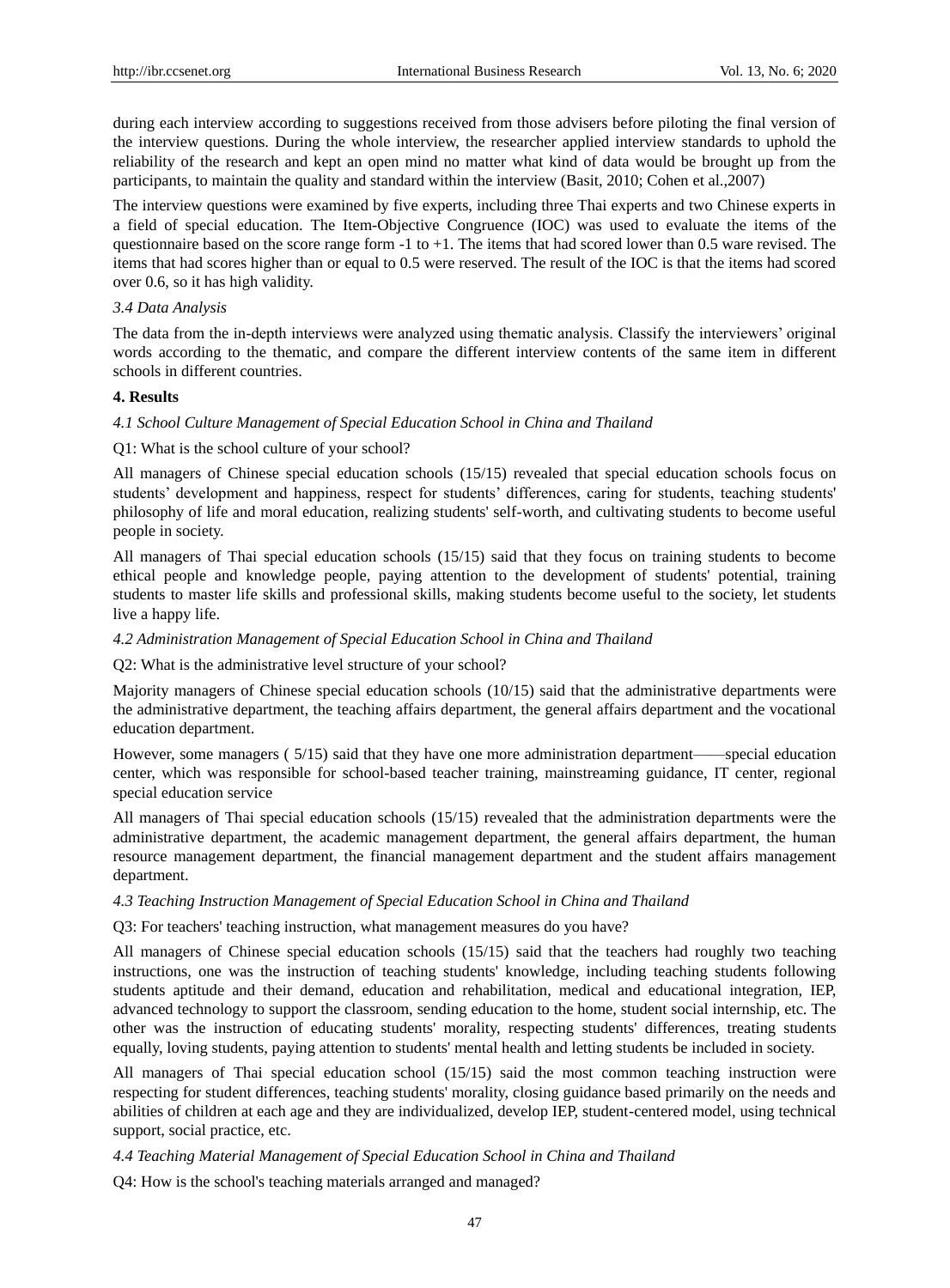All managers of Chinese schools for blind and deaf (10/10) said that the teaching materials were the same as those of the students who normally received compulsory education. They were all following the requirements of the Ministry of Education and unified the management of teaching materials. Compared with ordinary schools, the textbooks for blind students had three more courses than the sound students, Braille, direction identification and orientation walking, self-care. Deaf students had added two courses, listening to language training, sign language courses.

All managers of Chinese schools for mental retardation (5/5) said that they had own teaching materials, which were different from ordinary school. According to Compulsory Education Curriculum Standards for Peizhi School (2016 Edition), the textbook included life language, life math, life adaptation, labor skills, singing and rhythm, painting and crafts, sports and health care, and social practice and school-based curriculum. The school-based curriculum was based on the collective teaching style, which integrated music therapy, picture book reading and calligraphy therapy into the class teaching.

All managers of Thailand schools for blind (5/5), schools for deaf (5/5) and schools for mental retardation (5/5) said that the schools educate the students following the national curriculum, set by the Ministry of Education, there were Thai language discipline, Mathematics, Science Discipline, Foreign Language Discipline, Social Studies Discipline, Academic Career and Technology Discipline, Art Discipline, Health and Sports Discipline. However, students in schools for blind must learn to read and write using the Braille and they also learn to use a white cane. Students in schools for blind must learn the Sign Language.

## *4.5 Teacher Management of Special Education School in China and Thailand*

## Q5: What is the method for your teacher management?

All managers of Chinese special education schools (15/15) said that they had the largest number of teachers with college degrees and bachelor degrees, and the number of master degrees and above was very small. The management of teachers was divided into three parts. Teacher training, teacher evaluation system and teaching competition activities.

All managers of Thai special education schools (15/15) said that teachers were mostly graduated with college degrees and bachelor degrees. The teacher management method was divided into three parts. Teacher training, teacher evaluation system and teaching competition activities.

## *4.6 Student Management of Special Education School in China and Thailand*

Q6: What is the way for your school to manage your students?

All managers of Chinese special education schools (15/15) said that they provided primary education, junior high school education, senior high school education and vocational education for children with special needs. In the school, teachers conducted daily academic management, basic life skills management, ideological and moral management, IEP development, rehabilitation training.

However, some managers of Chinese special education schools (8/15) said that they provided pre-school education, primary education, junior high school education, senior high school education and vocational education for special students.

All managers of Thai special education schools (15/15) said that they provided a complete special education school system from kindergarten, primary school, junior high school, senior high school/vocational education for special students. In the school, teachers conducted daily academic management, basic life skills management, ideological and moral management, and IEP development. The management of rehabilitation training was integrated into the course.

## *4.7 Teaching Equipment Management of Special Education School in China and Thailand*

Q7: What is the management measures of your school for the teaching equipment of the school?

A majority of Chinese managers of special education schools (9/15) said that they had a construction area of almost 6,000-10,000 square meters. There were teaching buildings, training buildings, libraries, playgrounds, canteens, comprehensive buildings, internship buildings, etc. The three types of special education schools had different educational objects, so some functional classrooms had different natures, there are multi-functional language rooms, visual function training rooms, rehabilitation facility rooms, student computer rooms, etc.

However, some managers (6/15) said that they were difficult to expand because of the school's location in the city center, so the area was smaller than the average one. Such as Dongcheng District Special School with 3,000 square meters.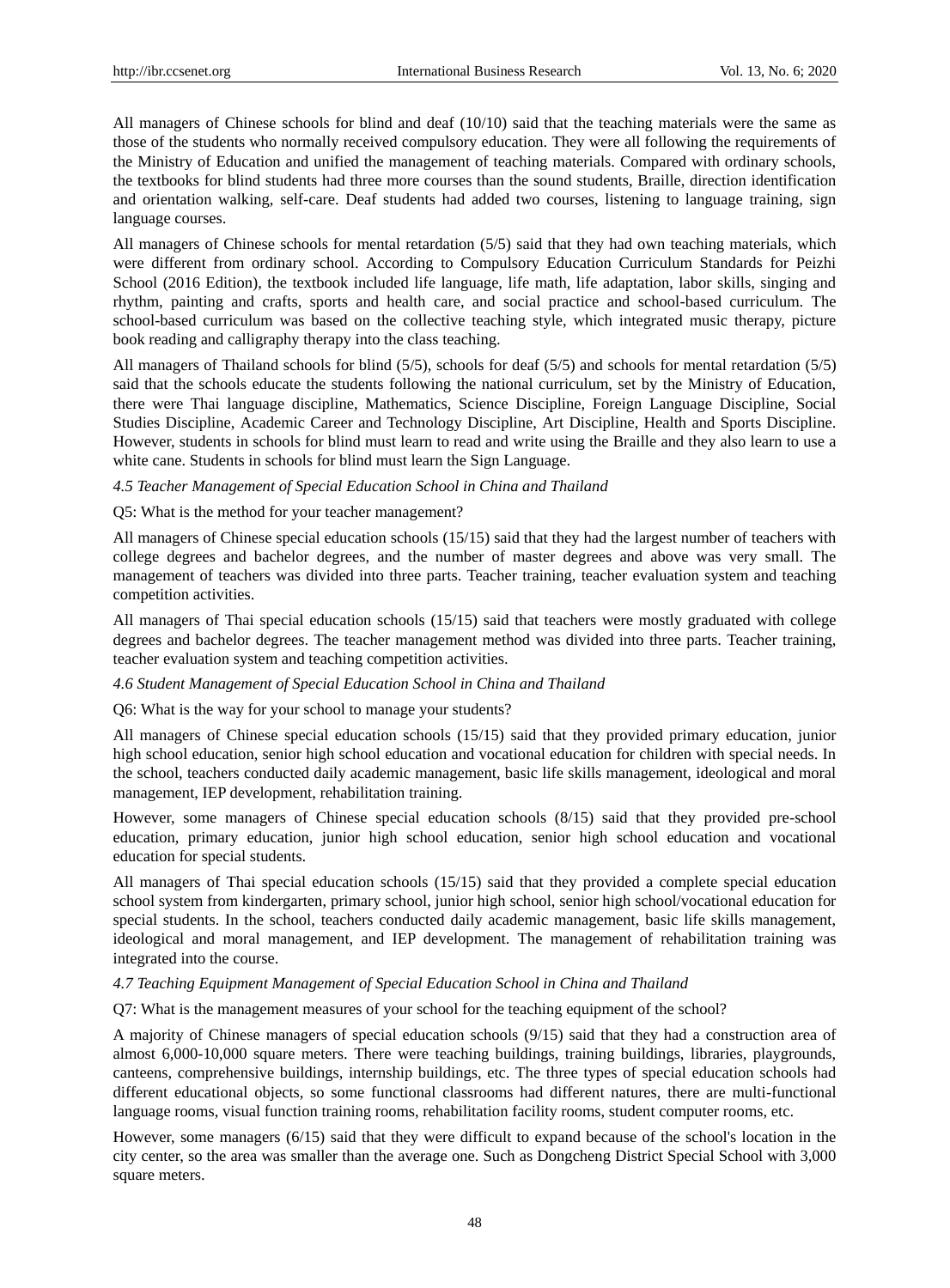And some Chinese special education schools (3/15) had built special facilities excepted for some basic teaching facilities. Such as Shanghai School for the Blind, Nanjing school for the blind, Qingdao Center School for the Blind.

A majority manager of Thai special education schools (13/15) said that they had a construction area of almost 5,000-12,000 square meters, and they were teaching buildings, complementary buildings, canteens, playgrounds, libraries, and internship bases. The three types of special education schools have different educational objects, so some functional classrooms had different natures, there were multi-functional language rooms, visual function training rooms, electronic reading rooms, musical instrument classrooms, etc.

However, some Thai schools (2/15) had built special facilities excepted some basic teaching facilities, such as Phuket Panyanukun School, which had an orchard on campus to allow students to grow fruit trees and sell them on the market, combined regional advantages with school teaching.

*4.8 Parents Education Management of Special Education School in China and Thailand*

Q8: What is the management of parents' education?

All managers of Chinese special education schools (15/15) said that they set up a Family Education Guidance Center/Parent School/Parent Class in the school. Second, they formed a parent committee. Third, they strengthened family promotion. Fourth, they paid attention to parental evaluation. Fifth, they did a good job in community building. Sixth, they established communication and network connections.

All Thai managers (15/15) said that they set up the Parent-Teacher Conference. Second, they had a family promotion. Third, parent training/lecture. Fourth, family activities. Finally, parental evaluation

#### **5. Discussion**

Compared to the management styles between Chinese special education schools with Thai special education schools, the majority of aspects of management styles have many similarities in both countries, however, teaching material management and student management are differences.

First, teaching material management, in China, blind and deaf schools applied the teaching material the same as ordinary school, but added some new courses, for blind students have three more courses, Braille, direction identification and orientation walking, self-care. For deaf students added two courses, listening to language training, and sign language courses. While, mental retardation schools have their teaching material, totally different from the blind school and the deaf school, which Including life language, life math, life adaptation, labor skills, singing and rhythm, painting and crafts, sports and health care, and social practice and school-based curriculum, so students with mental retardation can receive the education that better meets their actual needs, is more specialized and targeted, and meets the needs of students' own development. In Thailand, blind, deaf and mental retardation schools all applied the teaching material the same as ordinary school, but blind students must learn to read and write using the Braille language and they also learn to use a white cane. Deaf schools' students must also learn sign language.

Second, student management. Every special education school in Thailand provides education for pre-school children, the ratio reached 15/15, all have a complete school education system. However, only some special education schools in China integrating pre-school education into the education system, the ratio only reached 8/15, therefore, many preschool children with disabilities in China are not accepted by public schools. Parents can only go to a privately-run institution for training or placement at home. This phenomenon is related to the policies of the two countries. Thailand introduced the National Education Act in 1999( Chonlatanon, 1995), Chapter 2 of the Act clearly states that all Thai citizens have equal rights and opportunities. It provides for the opportunity to provide each citizen with no less than 12 years of basic education. Public schools are authorized to provide free education for students (free education from kindergarten to high school for 15 years). China currently offers nine years of compulsory education (primary to junior high school) and does not include pre-school education, which may be one of the reasons for the lack of pre-school education in many special education schools.

## **6. Conclusion**

## *6.1 Conclusion*

The research results found that all special education schools in China and Thailand had similar school culture management, both of them pay attention to the development of students, the moral education of students, the students' life skills. All special education schools in China and Thailand had similar administration management in structure and function. Teaching instruction management in China and Thailand was similar, but each had its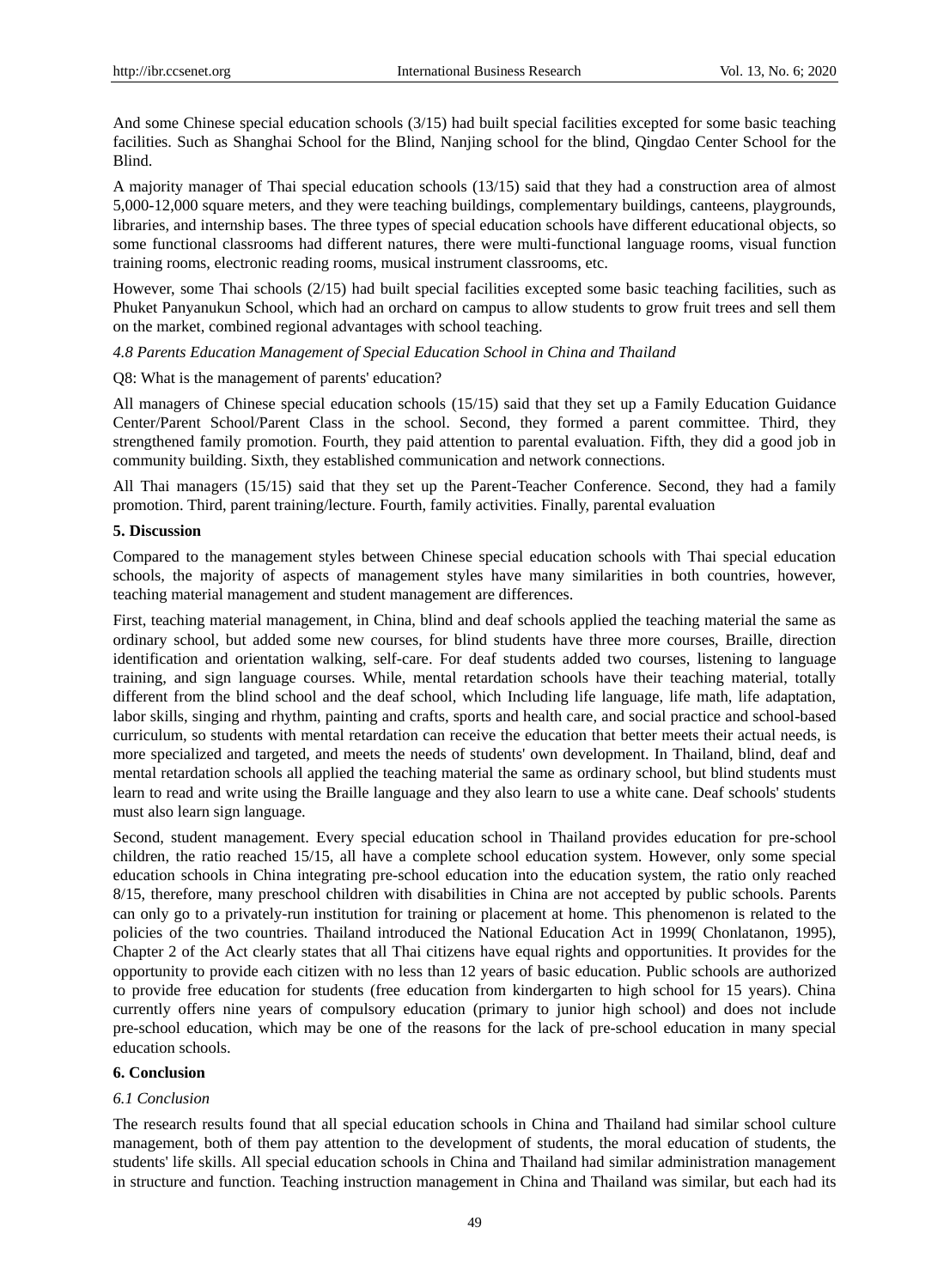management advantages. Teaching material management in China and Thailand had similarities and differences, both of them were uniformly designated by the Ministry of Education and the courses were similar, but the social discipline in Thailand offers courses in Buddhist whereas China offers history, politics, and geography, and Chinese mental retardation schools had separate teaching material, however, all Thai special schools used the same teaching materials. Teacher management in China and Thailand consistent, the level of teachers' qualifications was mostly college and undergraduate. Student management in China and Thailand had similarities and differences, both of them provided special education for children from elementary school, junior high school, to senior high school/vocational education, the difference was that Thai special education schools provided education for pre-school children, however, only some Chinese special education schools provided pre-school education. Teaching equipment management in China and Thailand had similarities and differences, both of them had integral school teaching equipment and well-functioning classrooms, however, China put some companies or organizations in special education schools, but Thai special education school not. special education schools in China and Thailand had similar parents education management, both of them had online and offline management of family education.

Compared to Chinese special education schools with Thai special education schools, the advantage of Chinese special education schools is that they can create specialized teaching material suitable for children with mental retardation. It is better to meet students' actual needs, is more specialized and targeted, and meets the needs of students' development. The advantage of Thai special education schools is that they can provide pre-school education in all schools for children with special needs, provide critical early intervention in the early childhood of special children.

## *6.2 Contribution to Knowledge or Theory*

This study analyzes the management styles of special education schools in China and Thailand through interviews, and people can understand the management forms of special education schools in China and Thailand in various aspects. This study is to study 8 management elements, school culture, administration management, teaching instruction management, teaching material management, teacher management, student management, teaching equipment management, parent education management. An in-depth analysis of 8 management elements has helped more special education workers to know the current management knowledge and theories of Chinese and Thai special education schools, to learn excellent management knowledge and theories and apply them to the management of special education schools in their own countries.

This study is a comparative study of the management styles of special education schools in China and Thailand. At present, no such articles have been published in the academic area. Therefore, this study has a certain degree of academic innovation and can make up for academic gaps in this area. It is of theoretical contribution to the development of special education.

#### *6.3 Contribution to Practice*

This study puts forward specific recommendations for the school management of Chinese and Thai special education schools, which will help improve the quality of Chinese and Thai special education school management, provide better education services for students with special needs, and enhance the quality and effectiveness of schools. The research results will provide a reference for managers of special education schools, which has practice significance.

This study compares eight aspects of school management in Chinese and Thai special education schools, including school culture, administration management, teaching instruction management, teaching material management, teacher management, student management, teaching equipment management, parent education management. This allows the two countries to more see the similarities and differences in management, learn excellent management experience, and improve backward management methods. It can provide the above eight aspects of management experience for other Asian special education schools, and even provide effective suggestions for eight aspects of management in special education schools around the world.

#### *6.4 Research Limitation*

First, this research only does quality research because the research has time and budget limitations.

Second, due to the researcher's limited ability and possible cultural differences with Thais, there may be some deviations in the interpretation of Thai respondents during the interview process, which may cause incomplete understanding.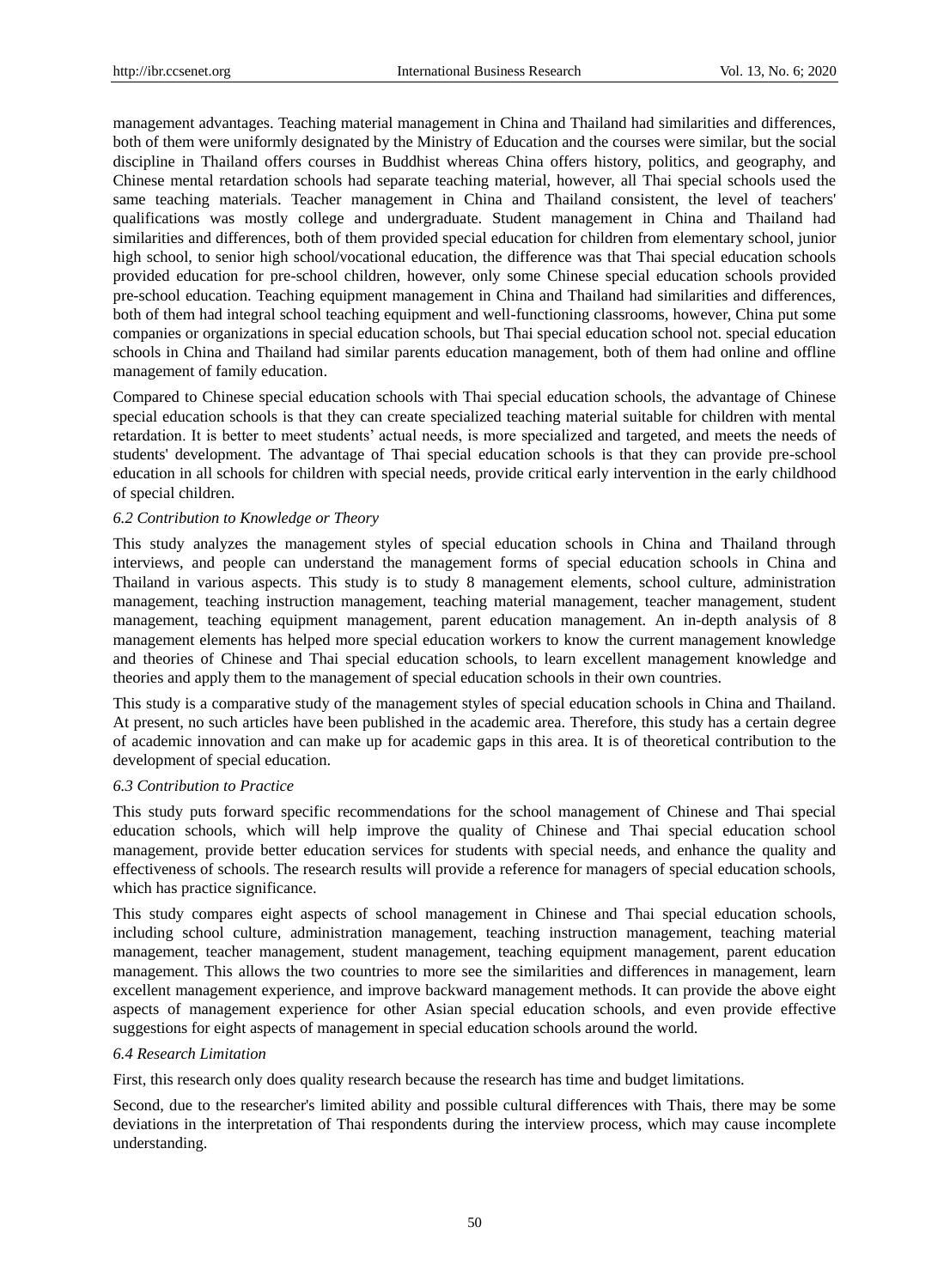## *6.5 Recommendations*

For China, it is recommended to popularize preschool education and provide education for special children to the greatest extent. China is still popularizing 9-year compulsory education, which needs to be expanded to pre-school, to provide critical early intervention in the early childhood of special children.

For Thailand, it is recommended to create a specialized teaching material suitable for children with mental retardation. Refer to China's teaching materials, so that students with mental retardation can receive the education that better meets their actual needs, is more specialized and targeted, and meets the needs of students' development.

For both countries, it is also necessary to continuously learn the management of special education schools in advanced countries, learn from successful cases and integrate their realities, constantly improve their self-management level, and strive to improve their special education strength.

#### **References**

- Amatyakul, P., Tammasaeng, M., & Punong-ong, P. (1995). *Sectoral survey on special education in Thailand: Education for children with disabilities.* Bangkok: Mahidol University Press.
- Ariratana, W., & Narot, P., & Somjai, U. (2014). An educational management of alternative schools in northeastern Thailand: multi-cases study. *Procedia-social and behavioral sciences, 116*(2), 1001-1005. https://doi.org/10.1016/j.sbspro.2014.01.335
- Braille. (2018). *Safe children Thailand.* Retrieved fro[m https://www.safechi](https://www.safech/)ldthailand.org/projects/educationall
- Bernard, A. K. (2011). *Parent-teacher meetings critical for a child with special needs education.* Retrieved from [https://www.forbes.com/sites/bernardkrooks/2011/](https://www.forbes.com/sites/bernardkrooks/2011)10/12/parent-teacher-meetings-critical-for-a-child-with-s pecial-needs-education/#490b3285727d
- Basit, T. N. (2010). *Constructing research in educational contexts.* Retrieved from <https://www.tandfonline.com/doi/abs/10.1080/13664530.2011.608520?journalCode=rtde20>
- Chonlatanon, B. (1995). *The articles about special education*. Bangkok: Ministry of Education. Special Education Department.
- Cohen, M., & Morrison. (2007). *Research methods in education*. https://doi.org/10.4324/9780203029053
- Deng, M., & Zhu, Z. Y. (2007). The Chinese learning in a regular classroom and western inclusive education: comparison and exploration. *Chinese Education and Society, 4,* 125-129. Retrieved from [https://kns.cnki.net/KCMS/detail/detail.aspx?dbcode=CJFQ&dbname=CJFD2007&filename=HZSD200704](https://kns.cnki.net/KCMS/detail/detail.aspx?dbcode=CJFQ&dbname=CJFD2007&filename=HZSD200704020&v=MTExMzExVDNxVHJXTTFGckNVUjdxZlkrZHRGQ2poVWIvSkxUZllhckc0SHRiTXE0OUhaSVI4ZVgxTHV4WVM3RGg=) [020&v=MTExMzExVDNxVHJXTTFGckNVUjdxZlkrZHRGQ2poVWIvSkxUZllhckc0SHRiTXE0OUhaS](https://kns.cnki.net/KCMS/detail/detail.aspx?dbcode=CJFQ&dbname=CJFD2007&filename=HZSD200704020&v=MTExMzExVDNxVHJXTTFGckNVUjdxZlkrZHRGQ2poVWIvSkxUZllhckc0SHRiTXE0OUhaSVI4ZVgxTHV4WVM3RGg=) [VI4ZVgxTHV4WVM3RGg=](https://kns.cnki.net/KCMS/detail/detail.aspx?dbcode=CJFQ&dbname=CJFD2007&filename=HZSD200704020&v=MTExMzExVDNxVHJXTTFGckNVUjdxZlkrZHRGQ2poVWIvSkxUZllhckc0SHRiTXE0OUhaSVI4ZVgxTHV4WVM3RGg=)
- Deng, Q. Q. (2018). *The special needs education school's culture in Thailand*. Retrieved from https://www.xzbu.com/7/view-11837436.htm
- Gan, L. (2018). *The present situation and countermeasures of teaching management indeaf-mute schools from the perspective of individualized education——taking X school of Yantai city as an example (*Master's dissertation). University of Lu Dong, Yantai, China.
- Hou, Z. T. (2010). Thai special education and teacher training. *Special Education and Technology, 6*(5), 23-24.
- Kritzer, J. B. (2012). Comparing special education in the United States and China. *International Journal of Special Education, 27*(2), 52-56. Retrieved from<https://eric.ed.gov/?id=EJ982859>
- Kritzer, J. B. (2014). A four country comparison: special education in the United States, China, India and Thailand. *British Journal of Applied Science & Technology*, *4*(23), 3375. https://doi.org/10.9734/BJAST/2014/8674
- Luo, C. H. (2017). Talking about the school culture construction of special needs education schools*. Journal of Pan Zhihua*, *34*(1), 69-70. Retrieved from [https://kns.cnki.net/KCMS/detail/detail.aspx?dbcode=CJFQ&dbname=CJFDLAST2017&filename=PZHD2](https://kns.cnki.net/KCMS/detail/detail.aspx?dbcode=CJFQ&dbname=CJFDLAST2017&filename=PZHD2017S1025&v=MzI0NDdmWStkdEZDdm1VNzNBTlRmRGFyRzRIOWF2cm85SFlZUjhlWDFMdXhZUzdEaDFUM3FUcldNMUZyQ1VSN3E=) [017S1025&v=MzI0NDdmWStkdEZDdm1VNzNBTlRmRGFyRzRIOWF2cm85SFlZUjhlWDFMdXhZUzd](https://kns.cnki.net/KCMS/detail/detail.aspx?dbcode=CJFQ&dbname=CJFDLAST2017&filename=PZHD2017S1025&v=MzI0NDdmWStkdEZDdm1VNzNBTlRmRGFyRzRIOWF2cm85SFlZUjhlWDFMdXhZUzdEaDFUM3FUcldNMUZyQ1VSN3E=) [EaDFUM3FUcldNMUZyQ1VSN3E=](https://kns.cnki.net/KCMS/detail/detail.aspx?dbcode=CJFQ&dbname=CJFDLAST2017&filename=PZHD2017S1025&v=MzI0NDdmWStkdEZDdm1VNzNBTlRmRGFyRzRIOWF2cm85SFlZUjhlWDFMdXhZUzdEaDFUM3FUcldNMUZyQ1VSN3E=)
- Li, Y. C. (2010). Talking about the problems and countermeasures in the administrative management of special education schools. *Modern Communication, 56*(2), 89. [https://kns.cnki.net/KCMS/detail/detail.aspx?dbcode=CJFQ&dbname=CJFD2010&filename=XKJJ201002](https://kns.cnki.net/KCMS/detail/detail.aspx?dbcode=CJFQ&dbname=CJFD2010&filename=XKJJ201002056&v=MDQzODFTYkJaTEc0SDlITXJZOUFZb1I4ZVgxTHV4WVM3RGgxVDNxVHJXTTFGckNVUjdxZlkrZHRGQ3ZtVmIzTVA=)